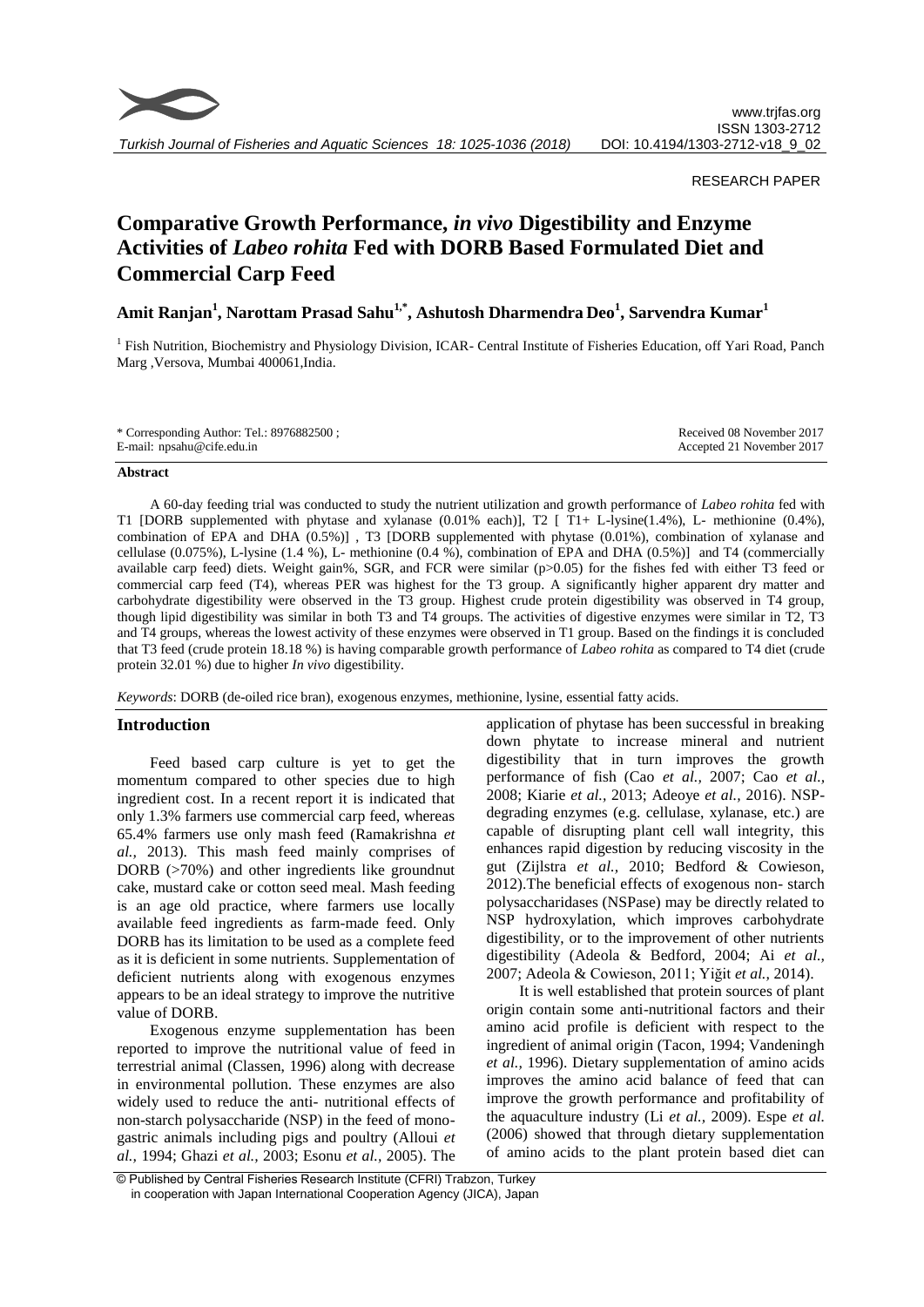reduce the use of dietary fishmeal in the diet of Atlantic salmon without impairing the feed intake and growth performance. Lysine is one of the most limiting essential amino acid in the ingredients of plant origin (Mai *et al.,* 2006; Gatlin *et al.,* 2007). Sardar *et al.* (2009) demonstrated that *Labeo rohita* fingerlings effectively utilize the supplemental amino acids  $(L$ -lysine at 4  $g$ .kg<sup>-1</sup> dry diets and DLmethionine at  $7 \text{ g} \cdot \text{kg}^{-1}$  dry diets) in the soybean meal based diets. Similarly, Mukhopadhayay and Ray (1999), and Mukhopadhayay (2000) observed that carps fed soybean, sal seed, and copra meal based diets supplemented with lysine and methionine improved the growth rate, weight gain, FCR, and PER. Figueiredo-silva *et al.* (2015) also found that supplementation of soybean meal-based diet with crystalline DL-methionine has a potential to totally replace the fish meal with soybean in the diet of hybrid tilapia.

Long-chain polyunsaturated fatty acids (PUFA) play an important role for normal growth and health status of fish (Sargent *et al.,* 1993, 1995, 1999; Misra *et al.,* 2006). However, there is a paucity of information on the role of EPA and DHA on growth performance of *Labeo rohita*. Supplementation of exogenous enzymes along with the amino acids and fatty acids, which are deficient in DORB, may be an ideal strategy to improve the nutrient utilization and growth performance of *Labeo rohita*.

With this backdrop, the objective of the present study was to improve the nutrient utilization of DORB in *Labeo rohita* by exogenous enzyme supplementation along with supplementation of deficient amino acids and fatty acids*.*

## **Materials and Methods**

#### **De-Oiled Rice Bran**

De-oiled rice bran samples were obtained from Vaighai Agro Products Limited, Tamil Nadu, India. Before using DORB in the feed it was very finely ground and sieved.

#### **Exogenous Enzymes**

Microbial phytase from E. coli (Quantum blue, 500 U/ kg) and xylanase (Econase® XT, 16000 U/ kg); cellulase and xylanase from *Trichoderma reesei* (Cellulase –10000 ECU/g; Xylanase –350000 BXU/g) was supplied by AB Vista, Wiltshire, UK.

## **Diet Preparation**

Three experimental diets (T1, T2, and T3) were prepared using DORB and other ingredients as given in Table 1 (T1; DORB supplemented with phytase and xylanase, T2; DORB supplemented with phytase, xylanase, lysine, methionine, EPA and DHA, T3; DORB supplemented with phytase, xylanase, cellulase, lysine, methionine, EPA and DHA). Diets were prepared by blending the ingredients except for the vitamin mineral mix and other additives to make a dough. Then it was steamed for 30 min. in a pressure cooker followed by addition of vitamin-mineral mix, oil, enzymes, essential amino acid (lysine and methionine) and essential fatty acids (EPA and DHA) to the different diets as specified (Table 1). The dough was then mixed properly and pressed through a semiautomatic pelletizer (Uniextrude-Single screw extruder, S.B.Panchal& Company, Mumbai, India) to produce pellets of size 0.7-0.8 mm, which were spread over a sheet of paper and dried at room temperature. After drying, the pellets were packed in polythene bags and sealed and kept at -20 °C for storage until further use. T4 was the commercial carp feed obtained directly from the local suppliers.

#### **Fish and Facilities**

The experiment was conducted at the wet laboratory of the ICAR-Central Institute of Fisheries Education (CIFE), Mumbai over a period of 60 days from July to September 2016. Subsequently, the laboratory work was carried out in Fish Nutrition, Biochemistry and Physiology laboratory of ICAR-CIFE, Mumbai. Experimental fishes were procured from a commercial farm from Shramjivi Janta Sahayak Mandal (NGO) taluka-Mahad, district-Raigarh, Mumbai. The fishes were transported to the wet laboratory in polyethylene bags. In order to ameliorate the handling stress, the fishes were given a mild salt (4 ppm) treatment and vitamin C (4 tablets per 500 L of water; each tablet contains 400 mg of ascorbic acid), the next day. The stock was acclimatized for a period of 30 days before the start of the feeding trial. The average weight of fish used for the experiment was 6.45±0.02g. The setup consisted of 12 uniform size plastic rectangular tanks (80 cm  $\times$ 57 cm  $\times$  42 cm, 150 L capacity) covered with lids. One hundred and twenty (120) fishes were randomly stocked in four distinct experimental groups in triplicates with 10 fish per tank following a completely randomized design (CRD). The total volume of the water in each tank was maintained at 120L throughout the experimental period. Round the clock aeration was provided. The aeration pipe in each tank was provided with an air stone and a plastic regulator to control the air pressure uniformly in all the tanks. The feed was fed ad libitum twice daily at 09:00 am in the morning and 04:00 pm in the afternoon.

## **Fish Sampling**

At the end of the feeding trial, fishes fasted for 24 hrs. and then mass weight per replicate was recorded for calculating the growth and nutrient utilization parameters including weight gain (%), specific growth rate (SGR), feed conversion ratio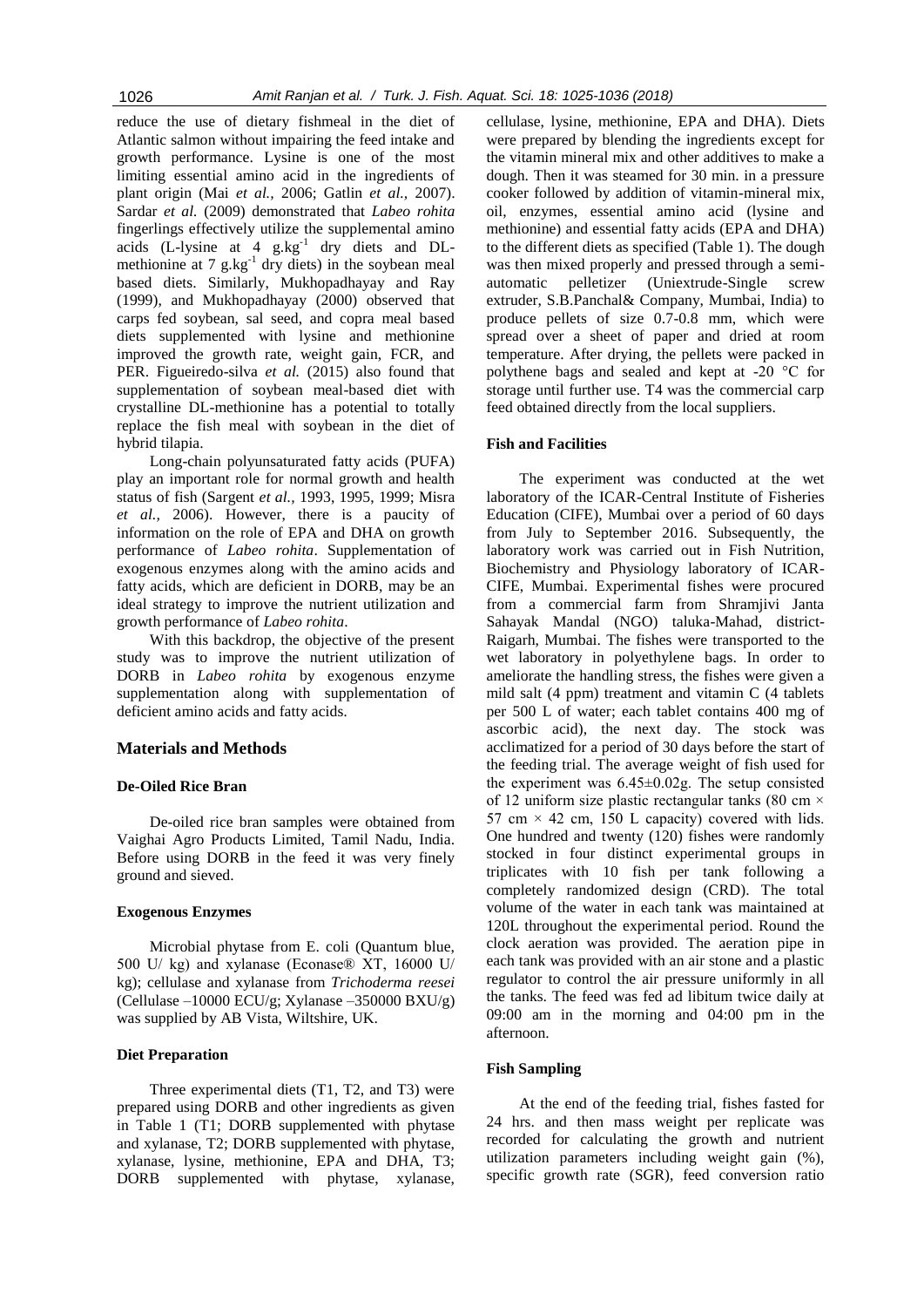| Ingredients $(\%)$                     | T1   | T2    | T3       |
|----------------------------------------|------|-------|----------|
| <b>DORB</b>                            | 90   | 87.66 | 87.595   |
| <b>CMC</b>                             |      |       |          |
| Cod liver oil                          | 3.5  | 3.5   | 3.5      |
| Soybean oil                            | 3.5  | 3.5   | 3.5      |
| Vitamin-mineral mix                    |      |       |          |
| Phytase                                | 0.01 | 0.01  | 0.01     |
| Xylanase                               | 0.01 | 0.01  | $\theta$ |
| L-Lysine                               |      | 1.4   | 1.4      |
| L-Methionine                           |      | 0.4   | 0.4      |
| Liquid enzyme (cellulase $+$ xylanase) |      |       | 0.075    |
| $\omega$ -3 fatty acids (EPA & DHA)    |      | 0.5   | 0.5      |
| <b>BHT</b>                             |      | 0.02  | 0.02     |

**Table 1.** Ingredient composition of Experimental diets (% DM basis)

DORB= De-oiled Rice Bran, CMC=Carboxy Methyl Cellulose, BHT-Butylated Hydroxy Toluene, DM=dry matter. L-Lysine and L-Methionine were procured from HiMedia, India.

ω-3 fatty acids (EPA & DHA) were procured from MERCK, India (Maxepa tablet, each tablet contains 180 mg EPA and 120 mg DHA) Composition of Vitamin- mineral mix (PREMIX PLUS) (quantity.kg<sup>-1</sup>)

Vitamin A (55,00,000 IU); Vitamin D<sub>3</sub> (11,00,000 IU); Vitamin B<sub>2</sub> (2,000 mg); Vitamin E (750 mg); Vitamin K (1,000 mg); Vitamin B<sub>1</sub> (100 mg), Vitamin B<sub>2</sub> (200 mg), Vitamin B<sub>6</sub>(1,000 mg); Vitamin B<sub>12</sub> (6 mcg); Calcium Pantothenate (2,500 mg); Nicotinamide (10 g); Choline Chloride (150 g); Mn (27,000 mg); I (1,000 mg); Fe (7,500 mg); Zn (5,000 mg); Cu (2,000 mg); Co (450 mg) (10g);Selenium(125mg).

(FCR), and protein efficiency ratio (PER). Survival (%) was also calculated as specified in section 2.7.

#### **Proximate Analysis**

For proximate analysis, all the dissected fishes from each replicate were collected, weighed and kept in pre-weighed petri plates. Prior to proximate analysis, the test diets and sampled fish (triplicates) were dried in a hot air oven at 100  $^{\circ}$ C  $\pm$ 2. After complete drying, the different test diets and fishes were ground into fine powder. Moisture, crude protein, ether extract, ash in the test diets and fish were analyzed following standard methods (AOAC 1995). Moisture (%) was calculated after drying the different test diets or fish in hot air oven at 100  $^{\circ}$ C  $\pm$ 2 till a constant weight is achieved. Ash content was determined after burning the dried samples in the muffle furnace at 550 °C for 6 hrs. Crude protein content ( $N\% \times 6.25$ ) was estimated using semiautomatic nitrogen analyzer (2200 Kjeltec auto distillation; Foss Tecator, Hoganas Sweden). Crude lipid was determined by the ether-extraction method in a Soxhlet apparatus (Socsplus, SCS-08-AS, Pelican equipment, Chennai, India). Crude fiber content of different test diets (fat-free samples) were determined by acid (1.25% HCl) and alkali digestion (1.25% NaOH) using FibroTRON (Tulin equipments, India) followed by drying (100  $\degree$ C  $\pm$ 2) and ashing (in muffle furnace at 550 °C for 4hrs) of the samples.

## **Amino Acid Analysis**

Amino acid analysis of DORB was done following o-Phtalaldehyde (OPA) derivatization method using Agilent 1100 HP-HPLC through Chemstation software. For analysing amino acid of DORB, 10 µl of the digested sample was mixed in 60

 $\mu$ l borate buffer and 10  $\mu$ l of OPA reagent in dilution vial and vortexed. From this mixture 50 µl was injected in the HPLC column. After running the sample the chromatogram was obtained and the area of the peaks were recorded, calibrated along with the standards and used for calculation.

#### **Fatty acids (FAs) profile**

Lipid of DORB was extracted following method of Folch *et al*. (1957). Lipids were esterified with 0.5 N NaOH methanolic solution catalysed by  $BF_3$ solution (15 ml of 20 %  $BF_3$  diluted in methanol 1:1). The solvent was evaporated under nitrogen stream and the residue was solubilized by 10 ml hexane, from which 1 µl was injected for GC analyses (Shimadzu Qp2010 quadrupole Gas Chromatography-Mass Spectrometer; GC-MS).

#### **Calculations**

Weight gain (%), specific growth rate (SGR), feed conversion ratio (FCR), protein efficiency ratio (PER) and survival (%) were calculated as given below

Weight gain (
$$
\%
$$
) =  $\frac{\text{Final weight} - \text{Initial weight}}{\text{Initial weight}} \times 100$   
\nSGR =  $\frac{\text{Log}_e \text{ Final weight} - \text{Log}_e \text{ Initial weight}}{\text{Number of days}} \times 100$   
\nFCR =  $\frac{\text{Feed given (dry weight)}}{\text{Body weight gain (wet weight)}}$   
\nPER =  $\frac{\text{Net weight gain (wet weight)}}{\text{protein fed}}$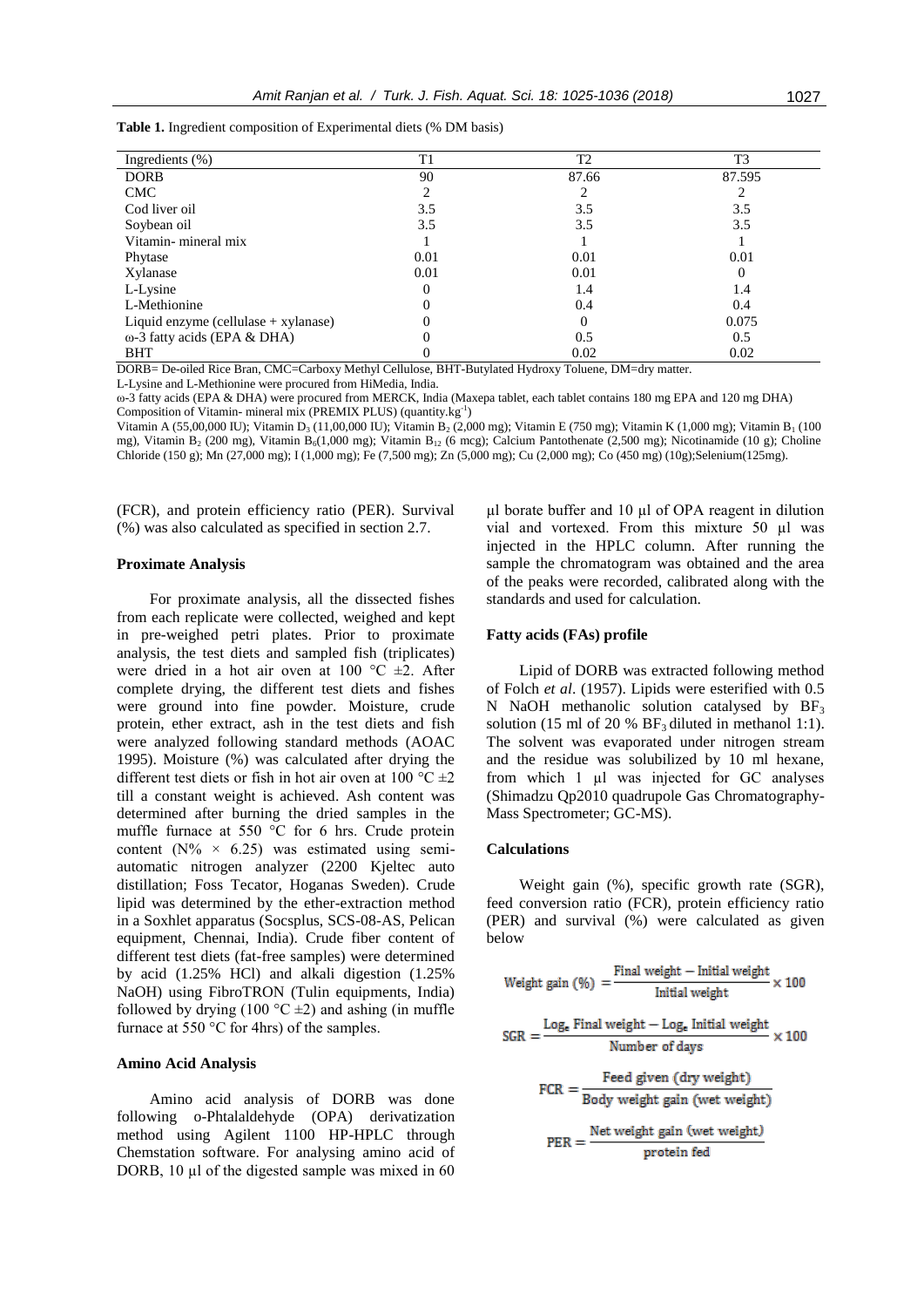total number of harvested fish  $\times 100$ Survival  $(%)=$ total number of stocked fish

#### **Enzyme Assays**

#### **Sample preparation**

At the end of the experiment, fishes were collected from each tank and anesthetized with clove oil  $(50\mu L.L^{-1})$  before sampling. Fishes were then dissected and the tissues viz., liver, intestine, and muscle were immediately removed. A 5% tissue homogenate was prepared in chilled 0.25 M sucrose solution by Teflon coated mechanical homogeniser (REMI Equipments, Mumbai, India). The whole procedure was conducted in ice-cold condition. Homogenized samples were centrifuged at 5000 rpm for 10 min at 4°C. The supernatant was collected in a 5ml tube and stored in a deep freezer (-20°C) for enzyme assay. Suitable dilution of the samples was done as and when required.

#### **Protein estimation of different tissue**

Quantification of the protein of the different tissues was carried out by Bradford method (Bradford, 1976). The Bradford assay relies on the binding of the dye coomassie blue G250 to protein. Tissue homogenate (20 μl) was taken along with 80 μl 0.5M NaCl. After that 1 ml Bradford reagent (Calbiochem, USA) was added and kept for 5 min. Reading was taken at 595 nm against the reagent blank. Protein content was expressed in mg.g<sup>-1</sup> wet tissue.

## **Protease activity**

Protease activity in the intestinal tissue was determined by the casein digestion method (Drapeau, 1974). The enzyme reaction mixtures consist of 1% casein in 0.05 M Tris-phosphate buffer (pH 7.8) and incubated for 5 min at 37  $^{\circ}$ C. Then, the tissue homogenate was added to the enzyme mixture. After the 10 min reaction was stopped by adding 10% TCA followed by filtration of the whole content. The reagent blank was made by adding tissue homogenate just before stopping the reaction and without incubation. One unit of enzyme activity was defined as the amount of enzyme needed to release acidsoluble fragments equivalent to  $\Delta 0.001A_{280}$  per min at  $37 \text{ °C}$  and pH 7.8.

## **Amylase activity**

The reducing sugars produced due to the action of glucoamylase and amylase on carbohydrate was estimated using Dinitro-salicylic acid (DNS) method (Rick and Stegbauer, 1974). The reaction mixtures consist of 1% (w/v) starch solution, phosphate buffer (pH 6.9) and the tissue homogenate. The reaction

mixtures were incubated at 37 $\mathrm{^{0}C}$  for 30 min. DNS was added after incubation and kept in boiling waterbath for 5 min. After cooling, the reaction mixture was diluted with distilled water and absorbance was measured at 540 nm. Maltose was used as the standard. Amylase activity was expressed as mole of maltose released from starch per min at 37°C.

## **Lipase activity**

The lipase activity was determined by the titrimetric method of Cherry and Crandell (1932), which is based on the measurement of fatty acids released by the enzymatic hydrolysis of triglycerides present in a stabilized emulsion of olive oil. The amount of a standard sodium hydroxide solution used to titrate the fatty acids released taken as an index of lipase activity of the crude enzyme extract.

The reaction mixture consists of 1 ml of stabilized lipase substrate and 1.5 ml of 0.1 M Tris-HCl buffer at pH 8, to which 1.0 ml of the crude enzyme extract was added. The assay mixture was incubated for 24 hrs at 37°C after which the reaction was stopped by addition of 3 ml of 95% ethyl alcohol. The mixture was then titrated against 0.01N NaOH using 0.9 % (w/v) phenolphthalein as an indicator.

#### **Metabolic Enzymes**

Aspartate aminotransferase (AST; E.C.2.6.1.1) and Alanine aminotransferase (ALT; E.C.2.6.1.2)

AST activity in liver and muscle tissues of *Labeo rohita* was assayed following method of Wooton (1964). The substrate comprised of 0.2M DLaspartic acid and 2mM α-ketoglutarate in 0.05M phosphate buffer (pH 7.4). To the treatment and control tubes, 0.5ml of the substrate was added. The reaction was started by adding 0.1ml of tissue homogenate in the treatment tube. The assay mixture was incubated at 37°C for 60 min. The reaction was terminated by adding 0.5ml of 1mM 2, 4 dinitrophenyl hydrazine (DNPH). In the control tubes, the enzyme source was added after adding DNPH solution. The tubes were held at room temperature for 20 min with occasional shaking. Then 5ml of 0.4 N NaOH solution was added and the contents were thoroughly mixed. After 10 min, the OD was recorded at 540nm against the blank. The AST activity was expressed as nanomoles oxaloacetate formed / mg protein / min at 37°C. The procedure adopted for the estimation of ALT activity was same as that for AST except that the substrate comprised of 0.2 M D, Lalanine instead of aspartic acid. The ALT activity was expressed as nanomoles pyruvate formed / mg protein / min at 37°C.

## **Digestibility trial**

After the feeding trial, digestibility trial was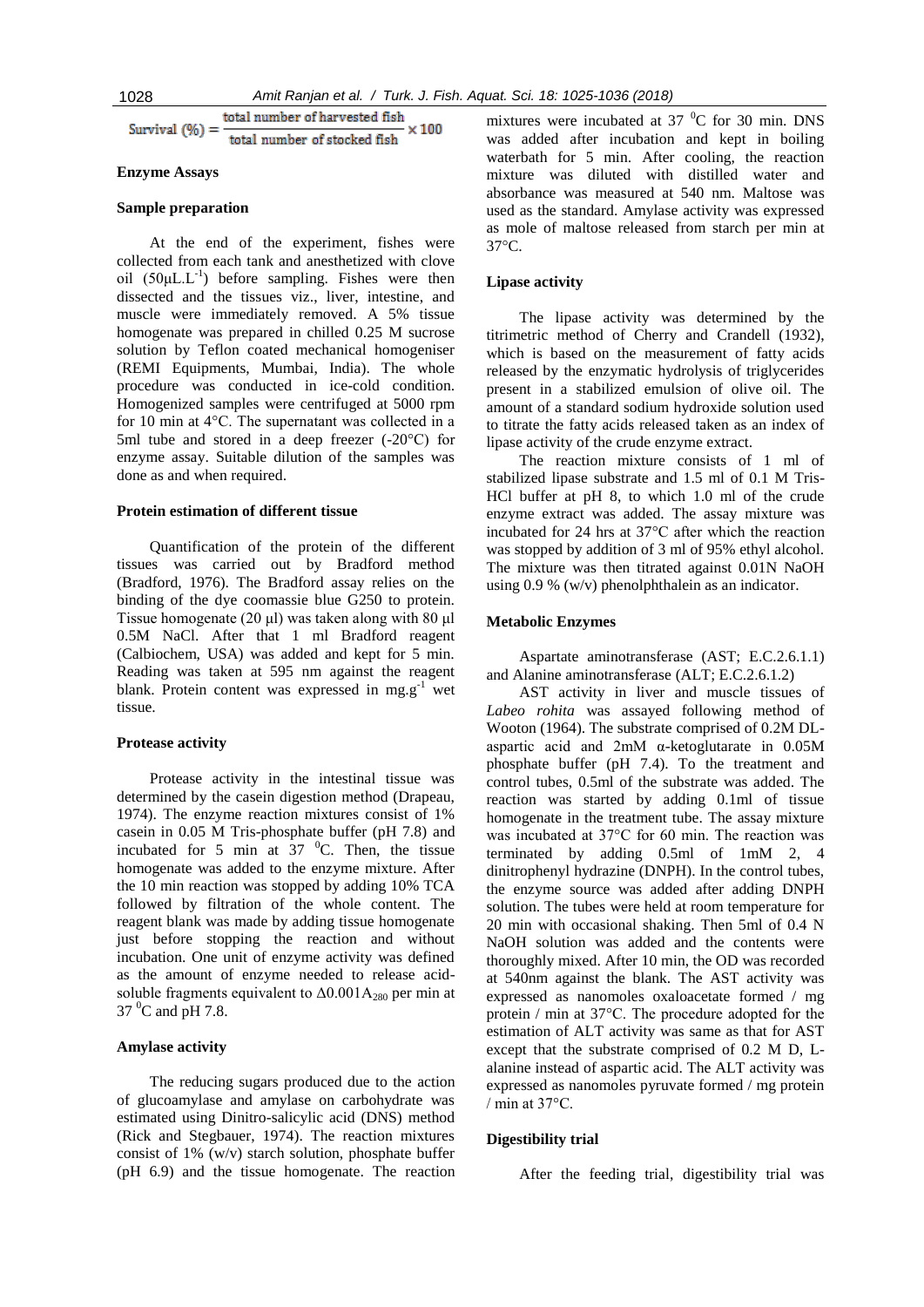conducted for a period of 30 days. The digestibility study was carried out by indirect method using the chromic oxide (Cr<sub>2</sub>O<sub>3</sub>) marker (Alexander *et al.*, 2010; Fawole *et al*., 2016). The experimental feeds were prepared as specified earlier by incorporating 0.5% chromic oxide  $(Cr<sub>2</sub>O<sub>3</sub>)$ . Before starting the digestibility trial the fishes were acclimated for a period of 10 days to the respective diet. The fishes were fed once daily at 10:00 AM. The unconsumed feeds were removed 1 h after daily feeding. Faecal matters were collected once a day at about 08:00 AM. The digestibility trial was conducted for 30 days to collect enough faecal samples, using a modified method described by Shiau and Liang (1994). Faecal samples were collected by simple siphoning from the bottom of each tank. The faeces were then freezedried and stored at -20 °C until analysis (Shiau and Liang, 1994; Usmani *et al.,* 2003).The faecal samples collected were analysed for crude protein, lipid and ash content following methods of AOAC (1995). Quantification of chromium oxide content of the feed and faecal matters were carried out by the method of Furukawa and Tsukahara (1966).The apparent digestibility coefficients (ADCs) of dry matter, protein, lipid and carbohydrate were calculated as follows (Cho and Slinger, 1979):

ADC of dry matter (%) = 100 × (1 -  $\frac{\%$  Chromium oxide in diet<br>% Chromium oxide in feaces) ADC of nutrients (%) = 100 × (1 - % Chromium oxide in diet × % nutrient in feaces × 06 nutrient in diet  $\frac{1}{2}$ 

### **Statistical analysis**

The differences in the mean values of all parameters were examined following one-way ANOVA using the IBM SPSS package, version 22. Duncan's multiple range test  $(P<0.05)$  was performed to examine the differences in above variables between the different treatments.

#### **Results**

#### **Proximate Composition of DORB**

Proximate composition of DORB and their amino acid and fatty acid composition are presented in Table 2 & 3 respectively. Proximate composition of DORB shows that it contains 14.06±0.12 % crude protein, 0.59±0.05% ether extract and 14.92±0.10% crude fibre. Fatty acid composition of DORB shows that it do not contain n-3 essential fatty acid like EPA (C20:5n-3) and DHA (C22:6n-3).

## **Proximate Composition of the Diets**

Proximate composition of the diets are presented in Table 4. Dry matter content of the diets varied from 92.43±0.02 (T1) to 94.73 % (T4). Crude protein % was highest in the commercial feed  $(32.01\pm0.01)$  T4,

whereas it was lowest for T1  $(14.16\pm0.01)$ . EE % was highest for T3 (7.98±0.06) diet, whereas it was lowest  $(4.05\pm0.01)$  for T4 feed. Crude fibre and total ash contents of different groups varied from 13.11±0.01 to  $16.53\pm0.01$  and  $11.51\pm0.03$  to  $13.60\pm0.06$ , respectively. The gross energy content was highest in the T4 (16.18 MJ/Kg) whereas it was lowest for T1 (14.86 MJ/Kg).

### **Growth Performance and Survival**

Growth performance and survival (%) of the different test groups are presented in Table 5. Highest WG% and SGR along with lowest FCR were recorded for the fishes fed either commercial diet (T4) or T3 diet (experimental diet supplemented with phytase, xylanase & cellulase enzyme, amino acids and fatty acids). Highest PER was recorded with fishes either fed with T1 or T3 diet, whereas it was lowest for the fishes fed the commercial diet (T4). Survival (%) did not vary significantly among the groups  $(p>0.05)$ , which ranged from 93% (T1) to 100% (T4).

## *In vivo* **Digestibility**

ADCs of dry matter, protein, lipid and carbohydrate of different test diets are presented in Table 6. There were significant differences in ADCs of dry matter, protein, lipid and carbohydrate of the different groups (P<0.001). Highest and lowest apparent dry matter digestibility were observed for the T3 (72.80±0.17) and T4 groups (64.58±0.74), respectively. Similarly, highest and lowest apparent crude protein digestibility were recorded for the T4  $(88.25\pm0.43)$  and T1  $(83.92\pm0.02)$  groups, respectively. Apparent lipid digestibility was found in the range of  $95.18\pm0.06$  (T2) to  $96.20\% \pm0.01$ (T4). Apparent carbohydrate digestibility was highest for the T3 group  $(64.04\pm0.50)$ , whereas, it was lowest for T1 group.

#### **Digestive and Metabolic Enzyme Activity**

Digestive and metabolic enzyme activity of *Labeo rohita* fed with different test diets are presented in Table 7. Protease, lipase and amylase activities were significantly lower in T1group than the other experimental groups (T2, T3 and T4). However, the activities of above enzymes were similar (P>0.05) in T2, T3 and T4 groups. AST and ALT enzyme activities in the liver varied significantly among the groups  $(P<0.001)$ . The activity of AST in the liver was highest for the fishes fed with T4 diet, whereas it was found lowest for the T2 diet. The activity of ALT in liver was similar in T3 and T4 groups, whereas its activity was found lowest in T1 group. AST and ALT enzyme activities in the muscle also varied significantly among the groups  $(P<0.001)$ . Activity of AST in muscle was similar in T1 and T4 & T2 and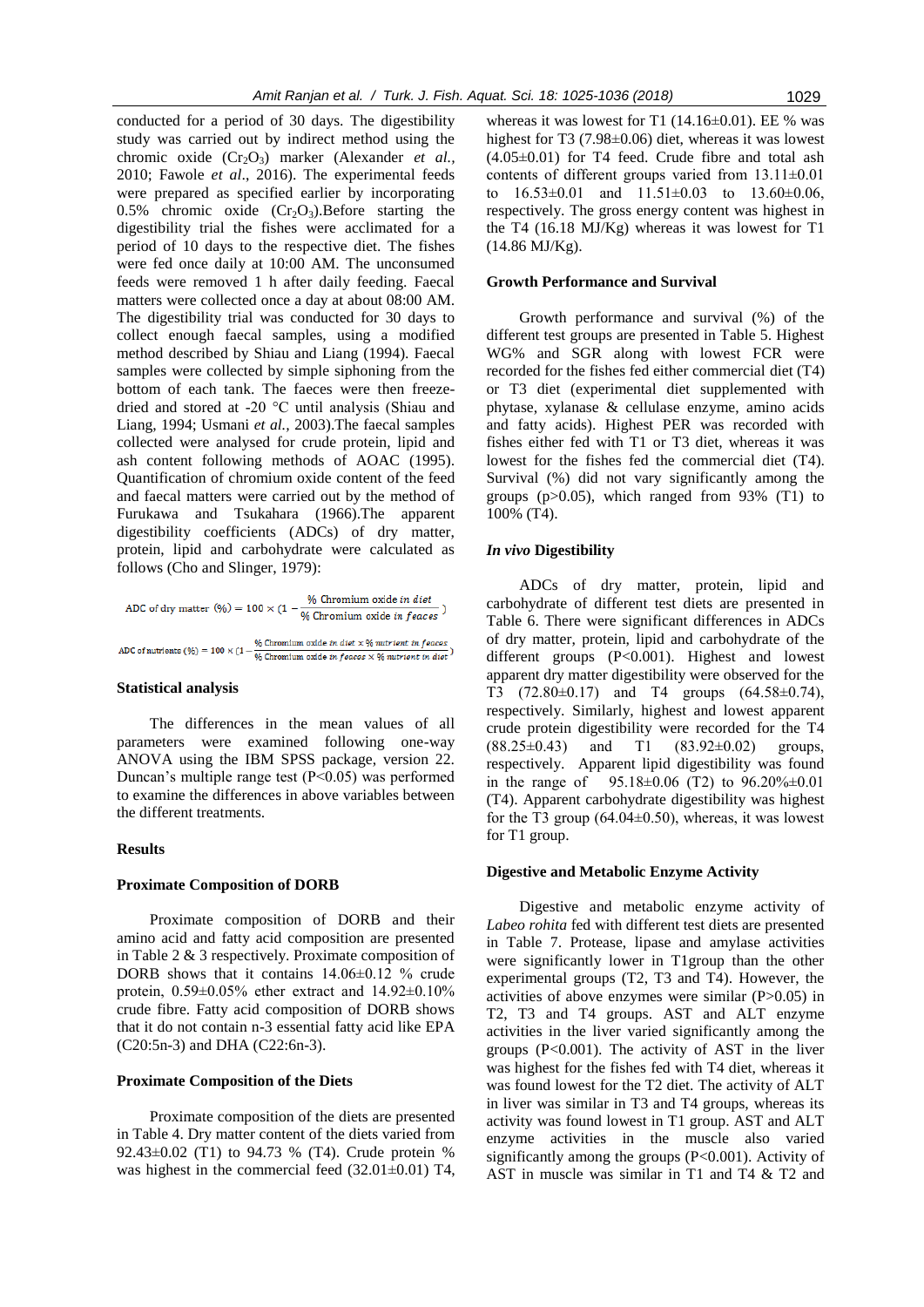**Table 2.** Proximate composition of DORB (% DM basis)

| Proximate composition                             | Content $(\% )$      |
|---------------------------------------------------|----------------------|
| <b>MOISTURE %</b>                                 | $9.20 \pm 0.22$      |
| $CP\%$                                            | $14.06 \pm 0.12$     |
| EE %                                              | $0.59 \pm 0.05$      |
| ASH %                                             | $11.25 \pm 0.23$     |
| $CF\%$                                            | $14.92 \pm 0.10$     |
| Indispensable amino acid (% of total protein)     |                      |
| Arginine                                          | 12.82                |
| Histidine                                         | 2.65                 |
| Isoleucine                                        | 4.45                 |
| Leucine                                           | 8.70                 |
| Lysine                                            | 2.81                 |
| Phenylalanine                                     | 5.67                 |
| Methionine                                        | 2.17                 |
| Threonine                                         | 6.92                 |
| Valine                                            | 5.75                 |
| Dispensable amino acid (% of total protein)       |                      |
| Alanine                                           | 9.12                 |
| Glycine                                           | 9.05                 |
| Aspartic acid                                     | 14.63                |
| Glutamic acid                                     | 8.27                 |
| Serine                                            | 4.07                 |
| Tyrosine<br>DODD DUU'I OD CID J' FE FAIR JOE CIFT | 2.85<br>$\mathbf{D}$ |

DORB = De-oiled-rice bran, CP = Crude Protein, EE=Ether Extract, CF= Crude Fibre, DM=Dry matter.

**Table 3.** Fatty acid composition of DORB

| Fatty acids (% of total lipid)                                                      | <b>DORB</b> |  |
|-------------------------------------------------------------------------------------|-------------|--|
| C14:0                                                                               | ND          |  |
| C15:0                                                                               | ND          |  |
| C16:0                                                                               | 30.16       |  |
| C17:0                                                                               | 0.12        |  |
| C18:0                                                                               | ND          |  |
| $C18:1n-9$                                                                          | 23.77       |  |
| $C18:2n-6$                                                                          | 28.9        |  |
| $C18:3n-3$                                                                          | 9.57        |  |
| C20:0                                                                               | ND          |  |
| $C20:5n-3$                                                                          | ND          |  |
| $C22:6n-3$                                                                          | ND          |  |
| C24:0                                                                               | 7.48        |  |
| C26:0                                                                               | ND          |  |
| SFA                                                                                 | 30.28       |  |
| <b>MUFA</b>                                                                         | 23.77       |  |
| <b>PUFA</b>                                                                         | 38.47       |  |
| $\omega$ -6                                                                         | 28.9        |  |
| $\omega$ -3                                                                         | 9.57        |  |
| $\omega$ -6/ $\omega$ -3<br><b>STEP STATES STATES</b><br><b>POPP PUBLIC CONTROL</b> | 3.02        |  |

DORB - De-oiled-rice bran; ND-Not detected

**Table 4.** Proximate composition of Experimental diet (% Dry matter basis)

| Proximate composition | T <sup>1</sup>   | T2               | T3               | Т4               |
|-----------------------|------------------|------------------|------------------|------------------|
| Dry matter            | $92.43 \pm 0.02$ | $94.40\pm0.01$   | $94.32\pm0.01$   | $94.73 \pm 0.01$ |
| CP.                   | $14.16\pm0.01$   | $18.11 \pm 0.01$ | $18.18 \pm 0.01$ | $32.01 \pm 0.01$ |
| EЕ                    | $7.45\pm0.02$    | $7.88 \pm 0.03$  | $7.98 \pm 0.06$  | $4.05 \pm 0.01$  |
| <b>NFE</b>            | $48.36\pm0.08$   | $44.28 \pm 0.02$ | $43.91 \pm 0.01$ | $39.32\pm0.02$   |
| CF                    | $16.43\pm0.03$   | $16.53\pm0.01$   | $16.39\pm0.03$   | $13.11 \pm 0.01$ |
| Ash                   | $13.60\pm0.06$   | $13.20 \pm 0.01$ | $13.54\pm0.06$   | $11.51\pm0.03$   |
| $GE$ (MJ/ $Kg$ )      | $14.86 \pm 0.02$ | $15.26 \pm 0.01$ | $15.25 \pm 0.02$ | $16.18\pm0.01$   |

All values are Mean  $\pm$  SE, obtained from three replicates.

T1 -DORB supplemented with phytase and xylanase ; T2 -DORB supplemented with phytase, xylanase, L-lysine , L- methionine , combination of EPA and DHA ; T3 -DORB supplemented with phytase , combination of xylanase and cellulase , L-lysine , L- methionine and combination of EPA and DHA ; T4 : commercially available carp feed (Procured from Godrej Agrovet Pvt. Ltd. India ). CP = Crude Protein, EE=Ether Extract, CF= Crude Fibre, NFE=Nitrogen free extract, GE=Gross Energy, SE=Standard error.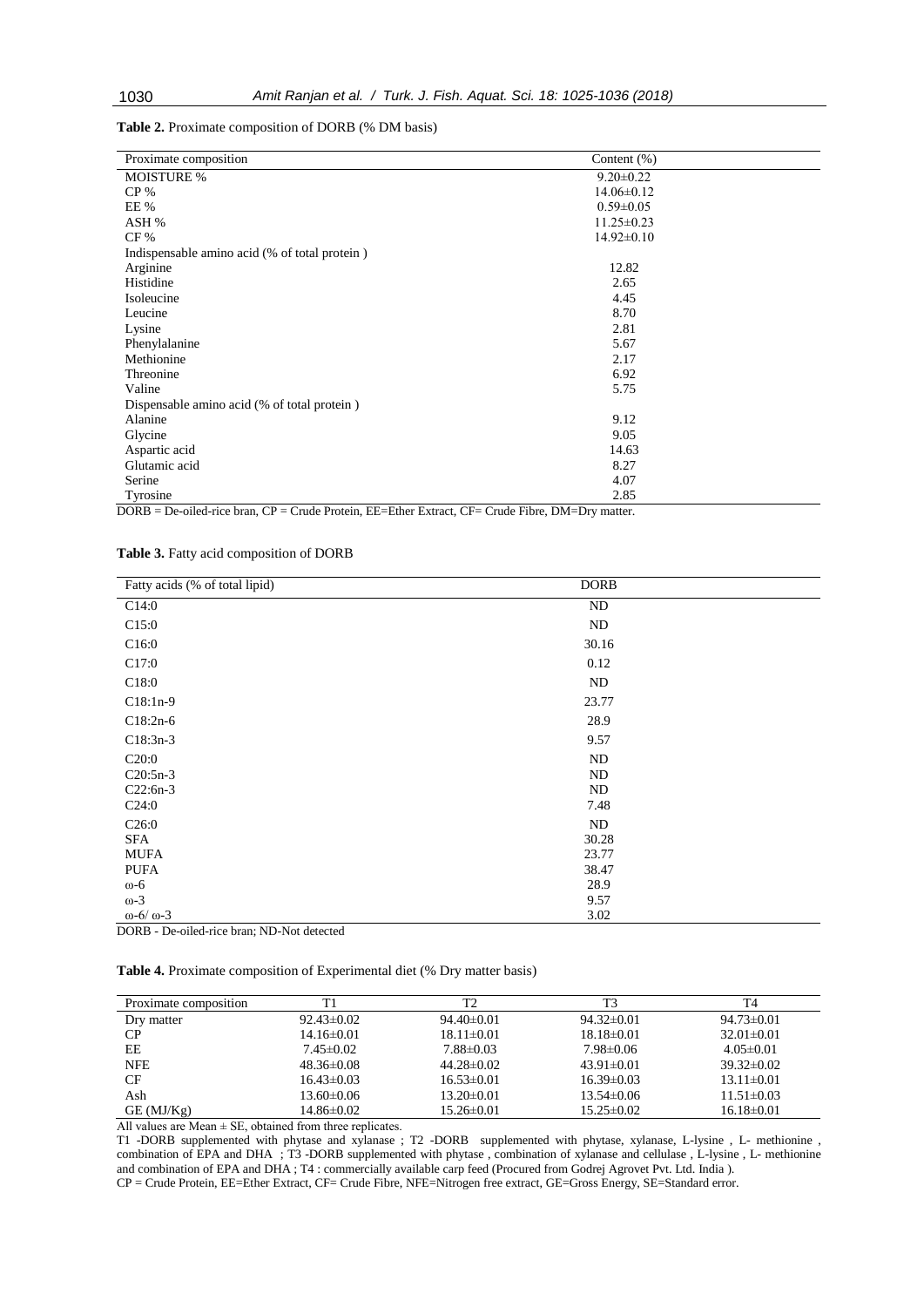| <b>Treatments</b> | T1                      | T2                       | T3                      | T4                        | p-value |
|-------------------|-------------------------|--------------------------|-------------------------|---------------------------|---------|
| WG%               | $78.99^{\circ}$ ±0.36   | $81.96^{\circ} \pm 0.57$ | $100.83^{\circ}$ ± 0.72 | $102.59^{\circ} \pm 0.51$ | < 0.001 |
| <b>SGR</b>        | $0.97^{\circ}$ = 0.00   | $1.00^{\rm b} \pm 0.01$  | $1.16^{\circ} \pm 0.01$ | $1.18^{\circ}$ ± 0.00     | < 0.001 |
| <b>FCR</b>        | $2.89^{\circ} \pm 0.03$ | $2.74^b \pm 0.04$        | $2.24^a \pm 0.01$       | $2.24^{\circ} \pm 0.02$   | < 0.001 |
| <b>PER</b>        | $2.47^{\circ} \pm 0.02$ | $2.03^b \pm 0.03$        | $2.48^{\circ} \pm 0.01$ | $1.40^a \pm 0.01$         | < 0.001 |
| <b>HSI</b>        | $0.86^{\circ}$ ± 0.03   | $0.99^b \pm 0.06$        | $0.98^b \pm 0.05$       | $1.04^b \pm 0.02$         | < 0.05  |
| <b>ISI</b>        | $4.43\pm0.09$           | $4.30\pm0.11$            | $4.29 \pm 0.08$         | $4.34\pm0.10$             | >0.05   |
| Survival %        | 93                      | 93                       | 96                      | 100                       | >0.05   |

**Table 5.** Growth performance, Body indices and Survival (%) of *Labeo rohita* fed with different test diets

All values are Mean ± SE, obtained from three replicates. Values in the same row with different superscript letters are significantly different  $(P<0.05)$ .

T1 -DORB supplemented with phytase and xylanase ; T2 -DORB supplemented with phytase, xylanase, L-lysine , L- methionine , combination of EPA and DHA ; T3 -DORB supplemented with phytase , combination of xylanase and cellulase , L-lysine , L- methionine and combination of EPA and DHA ; T4 : commercially available carp feed.

WG %= Weight Gain %, SGR= Specific Growth Rate, FCR=Feed Conversion Ratio, PER= Protein Efficiency Ratio.

**Table 6.** Apparent digestibility coefficient of nutrients in different experimental diet

| Treatments     | DMD(%)                   | CPD(%)                   | LD(%)                    | CHOD(%)          |
|----------------|--------------------------|--------------------------|--------------------------|------------------|
| T1             | $69.28^{\circ}$ ± 0.34   | $83.92^{\circ} \pm 0.02$ | $95.62^{\circ} \pm 0.05$ | $56.42 \pm 0.04$ |
| T <sub>2</sub> | $70.43^b \pm 0.21$       | $85.25^{\rm b} \pm 0.19$ | $95.18^{\circ}$ ± 0.06   | $55.54\pm0.01$   |
| T3             | $72.80^{\circ} \pm 0.17$ | $86.10^{b} \pm 0.48$     | $96.16^{\circ} \pm 0.08$ | $64.04\pm0.50$   |
| T4             | $64.58^{\circ}$ ±0.74    | $88.25^{\circ} \pm 0.43$ | $96.20^{\circ} \pm 0.01$ | $59.44\pm0.41$   |
| p-value        | < 0.001                  | < 0.001                  | < 0.001                  | < 0.001          |

All values are Mean  $\pm$  SE, obtained from three replicates. Values in the same column with different superscript letters are significantly different (P<0.05).

T1 -DORB supplemented with phytase and xylanase ; T2 -DORB supplemented with phytase, xylanase, L-lysine , L- methionine , combination of EPA and DHA ; T3 -DORB supplemented with phytase , combination of xylanase and cellulase , L-lysine , L- methionine and combination of EPA and DHA ; T4 : commercially available carp feed.

DMD: Dry matter digestibility; CPD: Crude protein digestibility; LD: Lipid digestibility; CHOD: Carbohydrate digestibility

| Τ1                    | T2                       | T3                                                                                                               | T4                       | p-value                                           |
|-----------------------|--------------------------|------------------------------------------------------------------------------------------------------------------|--------------------------|---------------------------------------------------|
| $0.15^{\circ}$ ± 0.01 | $0.25^b \pm 0.02$        | $0.28^{\circ}$ ± 0.01                                                                                            | $0.27^{\circ}$ ± 0.01    | 0.001                                             |
| $0.63^{\circ}$ ± 0.03 | $0.87^b \pm 0.01$        | $0.94^b \pm 0.03$                                                                                                | $0.87^b \pm 0.03$        | < 0.001                                           |
| $0.73^{\circ}$ ± 0.03 | $0.90^{\rm b} \pm 0.06$  | $0.93^b \pm 0.03$                                                                                                | $0.83^{ab}$ ± 0.03       | 0.036                                             |
| $10.20^{b} \pm 0.01$  | $10.07^{\circ}$ ±0.01    | $10.31^{\circ} \pm 0.03$                                                                                         | $10.71^{d} \pm 0.04$     | < 0.001                                           |
| $29.07^{\circ}$ ±0.02 | $29.47^b \pm 0.06$       | $29.43^{b} \pm 0.02$                                                                                             | $29.03^{\circ}$ ±0.02    | < 0.001                                           |
| $5.45^{\circ}$ ±0.07  | $8.02^b \pm 0.01$        | $10.52^{\circ}$ ± 0.06                                                                                           | $10.60^{\circ} \pm 0.01$ | < 0.001                                           |
| $8.06^a \pm 0.01$     | $10.90^{\rm b} \pm 0.02$ | $11.89^{\mathrm{d}}\pm 0.02$                                                                                     | $11.59^{\circ}$ ± 0.01   | < 0.001                                           |
|                       |                          | $\mathbf{1}^{\star}$ , $\mathbf{1}^{\star}$ , $\mathbf{1}^{\star}$ , $\mathbf{1}^{\star}$ , $\mathbf{1}^{\star}$ | $1.1 - 11.00$            | $\cdot$ $\sim$<br>$\cdot$ $\cdot$ $\cdot$ $\cdot$ |

**Table 7.** Digestive and metabolic enzyme activity of *Labeo rohita* fed with different experimental diets

All values are Mean ± SE, obtained from three replicates. Values in the same row with different superscript letters are significantly different  $(P<0.05)$ .

Protease activity expressed as micromol of tyrosine released min<sup>-1</sup>mg protein-

Amylase activity expressed as micromol of maltose released min<sup>-1</sup>mg protein-

Lipase activity expressed as units mg protein-1

AST: activity expressed as nanomoles of sodium pyruvate formed min <sup>-1</sup>mg protein -<sup>1</sup>at 37 °C

ALT: activity expressed as nanomoles of oxaloacetate released min <sup>-1</sup>mg protein -<sup>1</sup> at 37 °C

T3; T2 and T3 were found to have higher activity of AST in muscle than T1 and T4 groups. The activity of ALT in muscle was found highest for T3 group  $(11.89\pm0.02)$  and lowest for T1group  $(8.06\pm0.01)$ .

## **Proximate Composition of the Whole Body of Fish**

Proximate composition of the whole body of fish fed with different test diets are presented in Table 8. The whole body CP% varied significantly among the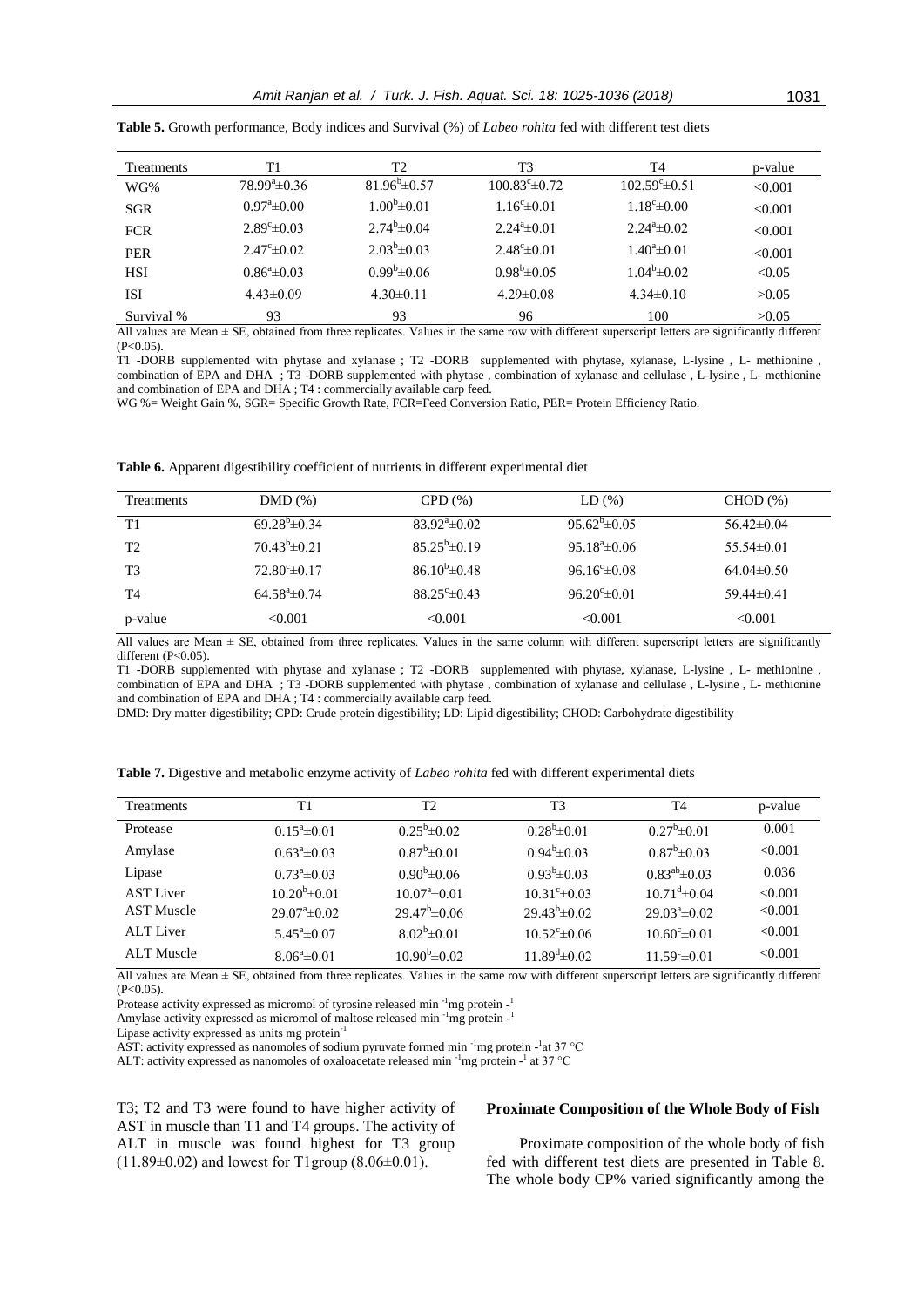| <b>Treatments</b> | Moisture $(\%)$ | CP(%)                        | $ASH$ $(\%)$    | EE(%)               |
|-------------------|-----------------|------------------------------|-----------------|---------------------|
| T1                | $75.93\pm0.03$  | $13.96^{\circ}$ ±0.02        | $3.72 \pm 0.01$ | $3.10^4 \pm 0.01$   |
| T2                | $75.78\pm0.20$  | $14.81^{\mathrm{b}}\pm 0.02$ | $3.78 \pm 0.01$ | $3.28^{b} \pm 0.01$ |
| T3                | $75.56\pm0.37$  | $15.09^{\circ} \pm 0.02$     | $3.76\pm0.02$   | $3.35^b \pm 0.06$   |
| T4                | $75.02\pm0.17$  | $15.14^{\circ} \pm 0.03$     | $3.77\pm0.01$   | $3.35^b \pm 0.03$   |
| p-value           | 0.089           | <0.001                       | 0.103           | 0.002               |

**Table 8** Carcass composition of *Labeo rohita* fed with different experimental diets

All values are Mean  $\pm$  SE, obtained from three replicates. Values in the same column with different superscript letters are significantly different (P<0.05).

T1 -DORB supplemented with phytase and xylanase ; T2 -DORB supplemented with phytase, xylanase, L-lysine, L- methionine, combination of EPA and DHA ; T3 -DORB supplemented with phytase, combination of xylanase and cellulase, L-lysine, L- methionine and combination of EPA and DHA ; T4 : commercially available carp feed.

CP- Crude protein, EE- Ether extract, SE- Standard error.

groups. Highest body CP% was observed for fishes fed with the T4 diet which was not significantly different than fishes fed with T3 diet. Lowest body CP% was observed for fishes fed with T1 diet. Whole body EE % varied significantly  $(P<0.05)$  among the group. Lowest body EE% was observed for fishes fed with T1 diet, whereas whole body EE % did not vary significantly for fishes fed with T2, T3 and T4 diets. The whole body moisture % and ash % did not vary significantly (P>0.05) among the groups fed different experimental diets.

## **Discussion**

Combinatorial supplementation of exogenous enzymes (phytase, xylanase and cellulase), essential amino acids (lysine and methionine) and essential fatty acids (EPA and DHA) appeared to have beneficial effects on nutrient utilization and growth performance of *Labeo rohita*. In the present study, it was found that when fishes were fed DORB based diet without addition of cellulase enzyme even after supplementing it with other enzymes (phytase, xylanase), essential amino acids (lysine and methionine) and essential fatty acids (EPA and DHA) did not improve the growth performance and nutrient utilization as compared to only DORB based diet. However, the growth performance and nutrient utilization of DORB based diet with the addition of cellulase enzyme along with essential amino acids (lysine and methionine) and essential fatty acids (EPA and DHA) were very much comparable with fishes fed with commercial carp diet. The better performance of T3 diet as compared to other diet is evident from the *in vivo* digestibility studies, where it was found that the supplementation of cellulase enzyme improved the apparent dry matter digestibility and apparent carbohydrate digestibility of the T3 diet as compared to the other experimental diets devoid of cellulase enzyme (T1& T2). The comparable growth performance of T3 as compared to the T4 group may be contributed by increased dry matter and carbohydrate digestibility of T3 group due to exogenous enzyme supplementation of DORB. In our previous study with DORB, we found an increased utilization of DORB when the DORB was

supplemented with exogenous enzymes in comparison to diet in which the enzyme was not supplemented in *Labeo rohita* diet (Ranjan *et al*., 2017). Zhou et al. (2013) also found that cellulase supplemented duckweed based diet promoted the growth of grass carp. Present result is also supported by finding of Ai *et al.* (2007), Yildrim and Turan (2010), Ghomi *et al.* (2012) and Zamini *et al.* (2014), who also reported positive effect of various commercial multi-enzyme complex (phytase, xylanase, β-glucanase, amylase, cellulase and pectinase) on the growth performance and feed efficiency of *Lateolabrax japonicas*, *Clarias gariepinus, Huso huso* and *Salmo trutta,* respectively. Improved growth performance and nutrient utilization of *Labeo rohita* fed DORB based diet supplemented with exogenous enzymes may be contributed to the elimination of anti-nutritional factors and improving the utilization of dietary energy and amino acid. Similar findings were also observed by Farhangi and Carter (2007); Lin *et al.* (2007); Soltan (2009) in rainbow trout, hybrid tilapia and Nile tilapia, respectively, when they fed the diet supplemented with exogenous enzymes.

Non-starch polysaccharide (NSP) degrading enzymes (e.g. cellulase, xylanase, etc.) are capable of disrupting plant cell wall integrity, consequently, this enhances rapid digestion by reducing viscosity in the gut (Zijlstra *et al.,* 2010; Bedford & Cowieson, 2012). Apart from the potential of exogenous enzymes to enhance nutrient utilisation and growth (Adeola & Cowieson, 2011), they may alter substrates availability for specific populations of gut microbes, thus, altering bacterial community composition or activities (Bedford and Cowieson, 2012; Kiarie *et al.,* 2013; Zhou *et al.,* 2013; Jiang *et al.,* 2014).

Dietary enzyme supplementation enhances the nutrient digestibility in an animal including fish as reported by many workers (Lin *et al.,* 2007; Zhou *et al.,* 2009, Kumar *et al.,* 2006). An increased activities of digestive enzymes were recorded due to exogenous supplementation of enzymes in *Labeo rohita*. Xavier *et al.* (2012) also found that cellulase supplementation increases protease, lipase and amylase activity of *Labeo rohita*. Similar observation were also made by many researchers for different species, Ng *et al.* (1998) in *Ictalurus punctatus*; Van Weered *et al.*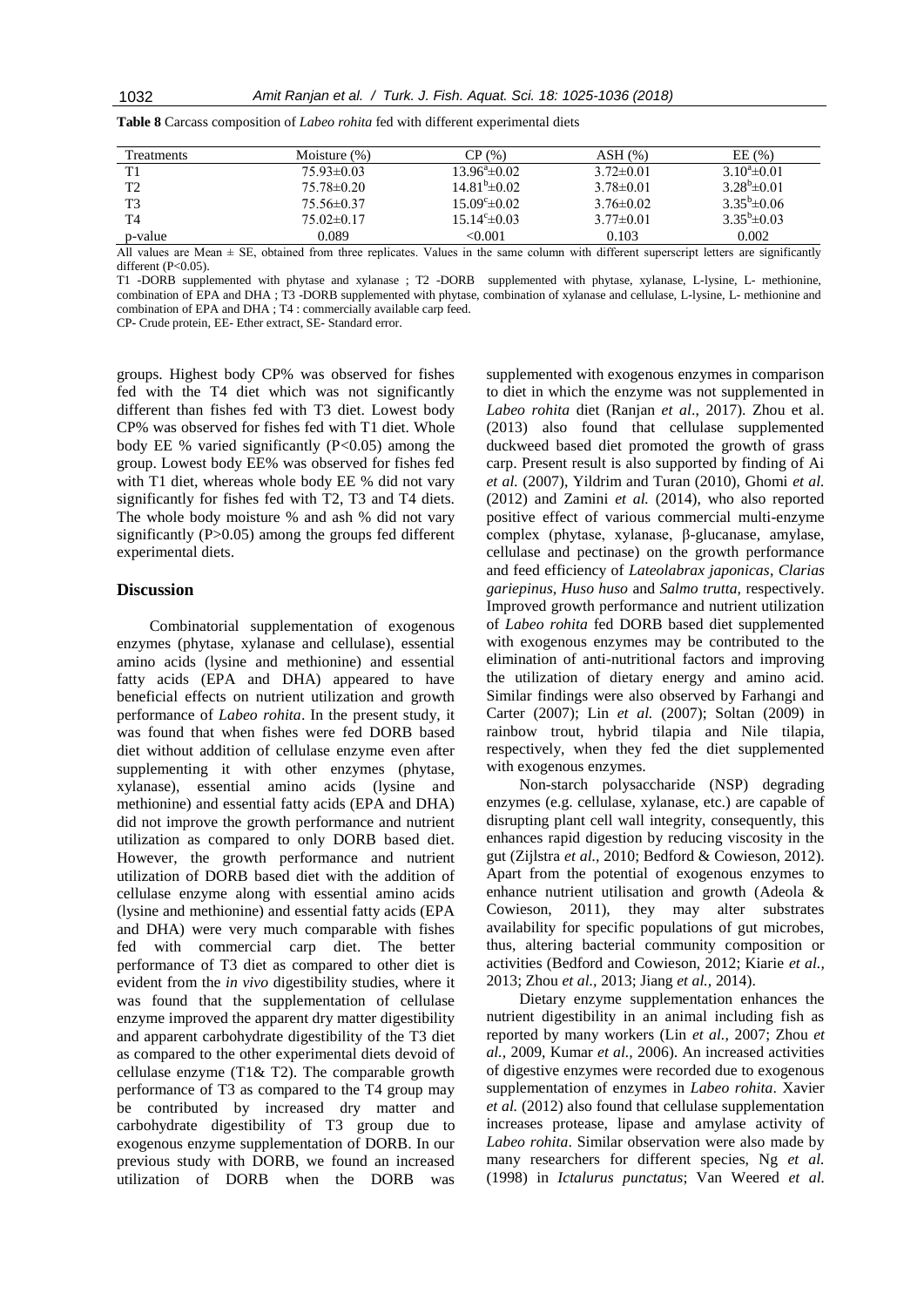(1999) in *Clarias gariepinus*; Ng and Chen (2002) in *Clarias macrocephalus* × *C. gariepinus*., Kumar *et al.* (2006) in *Labeo rohita*, Lin *et al.* (2007) in *Oreochromis niloticus × Oreochromis aureus*; Zhou *et al.* (2013) in *Ctenopharyngodon idella*.

Increased endogenous enzyme activities lead to increased apparent nutrient digestibilities in *Labeo rohita* due to dietary exogenous enzyme, which is consistent with the findings of Ogunkoya *et al.* (2006), who also found that exogenous enzyme supplementation to the soybean meal based diet improves the apparent digestibility coefficient of dry matter, protein, lipid and carbohydrate in *Oncorhynchus mykiss*. This is confirmed by many workers while working with other sp. also (VanWeered *et al.* (1999) in *Clarias gariepinus*; Ng and Chen (2002) in *Oreochromis* sp. and Lin et al. (2007) in *Oreochromis niloticus × Oreochromis aureus*.

Whole body protein and lipid were higher in fishes fed with exogenous enzyme supplemented diets suggesting that an increased availability of nonprotein energy in the enzyme supplemented diets thus allowing more dietary protein and energy for growth as higher nutrient digestibilities were found in the cocktail enzyme supplemented groups. Our finding is also in accordance with the findings of Magalhães *et al.* (2016) and Yildrim and Turan (2010), who also observed higher whole body protein and lipid in *Diplodus sargus* and *Clarias gariepinus,* respectively when fed with the diet supplemented with exogenous multi-enzymes complex (containing phytase, xylanase ,cellulase and other carbohydrases) .

AST and ALT are the two most important transaminase found in the liver of fish, which is responsible for the deamination of amino acids (Walton & Cowey, 1982; Alexis & Papaparaskeva-Papoutsoglou, 1986; Fynn-Aikins *et al.,* 1993; Enes *et al.,* 2006; Kumar *et al.,* 2009; Kumar *et al.,* 2010). In addition to liver, muscle tissues also have aminotransferase activity in fishes (Alexis & Papaparaskeva- Papoutsoglou, 1986; Kumar *et al.,* 2010). The increased activity of AST and ALT activity in liver and muscle tissues contributed to the higher protein content in T2, T3 & T4 groups as compared to the T1 group in which crude protein in the diet was significantly lower than the other groups. Fish preference to protein as the energy source may be cause for higher transaminase activity in higher protein fed groups (Kumar *et al.,* 2006; Kumar *et al.,* 2009).

# **Conclusion**

Growth performance of *Labeo rohita* can be enhanced as compared to commercial carp feed if the DORB is supplemented with phytase (0.01%), cocktail of xylanase and cellulase (0.075%) along with the supplementation of deficient amino acids (Llysine at 1.4% and DL-methionine at  $0.4\%$ ) and  $\omega$ -3

fatty acids (EPA and DHA) (0.5%). This strategy can be useful for improving the nutrient utilization from DORB. Hence, the marginal farmers, who are solely dependent on farm-made feed especially DORB instead of commercial feed may use this strategy for enhancing the aquaculture productivity.

# **Acknowledgements**

The authors are very thankful to the Director and Vice Chancellor, Central Institute of Fisheries Education, Versova, Mumbai, for providing all the facilities during the research work. The financial support given by the Indian Council of Agricultural Research, New Delhi, is also gratefully acknowledged. The authors sincerely acknowledge the support of Vaighai Agro Products Limited, Tamil Nadu and for supplying DORB and AB Vista, India for supplying exogenous enzymes free of cost for successful completion of this research work.

## **References**

- Adeola, O. & Cowieson, A.J. (2011). Opportunities and challenges in using exogenous enzymes to improve non-ruminant animal production. *Journal of Animal Science*, 89, 3189–3218. http://doi:10.2527/jas.2010-3715
- Adeola, O., & Bedford, M. R. (2004). Exogenous dietary
- xylanase ameliorates viscosity-induced antinutritional effects in wheat-based diets for White Pekin ducks (*Anas platyrinchos domesticus*). *British Journal of Nutrition*, 92, 87-94. https://doi.org/10.1079/BJN20041180
- Adeoye, A. A., Jaramillo-Torres, A., Fox, S. W., Merrifield, D. L., & Davies, S. J. (2016). Supplementation of formulated diets for tilapia (*Oreochromis niloticus*) with selected exogenous enzymes: Overall performance and effects on intestinal histology and microbiota. *Animal Feed Science and Technology*, 215, 133-143.

https://doi.org/10.1016/j.anifeedsci.2016.03.002

- Ai, Q., Mai, K., Zhang, W., Xu, W., Tan, B., Zhang, C., & Li, H. (2007). Effects of exogenous enzymes (phytase, non-starch polysaccharide enzyme) in diets on growth, feed utilization, nitrogen and phosphorus excretion of Japanese seabass, *Lateolabrax japonicus*. *Comparative Biochemistry and Physiology*, 147 (B), 502-508. https://doi.org/10.1016/j.cbpa.2007.01.026
- Alexis, M.N., & Papaparaskeva-Papoutsoglou, E. (1986). Aminotransferase activity in the liver and white muscle of *Mugil capito* fed diets containing different levels of protein and carbohydrate. *Comparative Biochemistry and Physiology*, 83B:245–249. https://doi.org/10.1016/0305-0491(86)90361-5
- Alloui, O., Smulikowska, S., Chibowska, M., & Pastuszewska, B. (1994). The nutritive value of lupin seeds (*L. luteus, L . angustifolius* and *L . albus*) for broiler chickens as affected by variety and enzyme supplementation. *Journal of Animal and Feed Sciences*, 3, 215-227. https://doi.org/10.22358/jafs/69836/1994
- AOAC (Association of Official Analytical Chemists)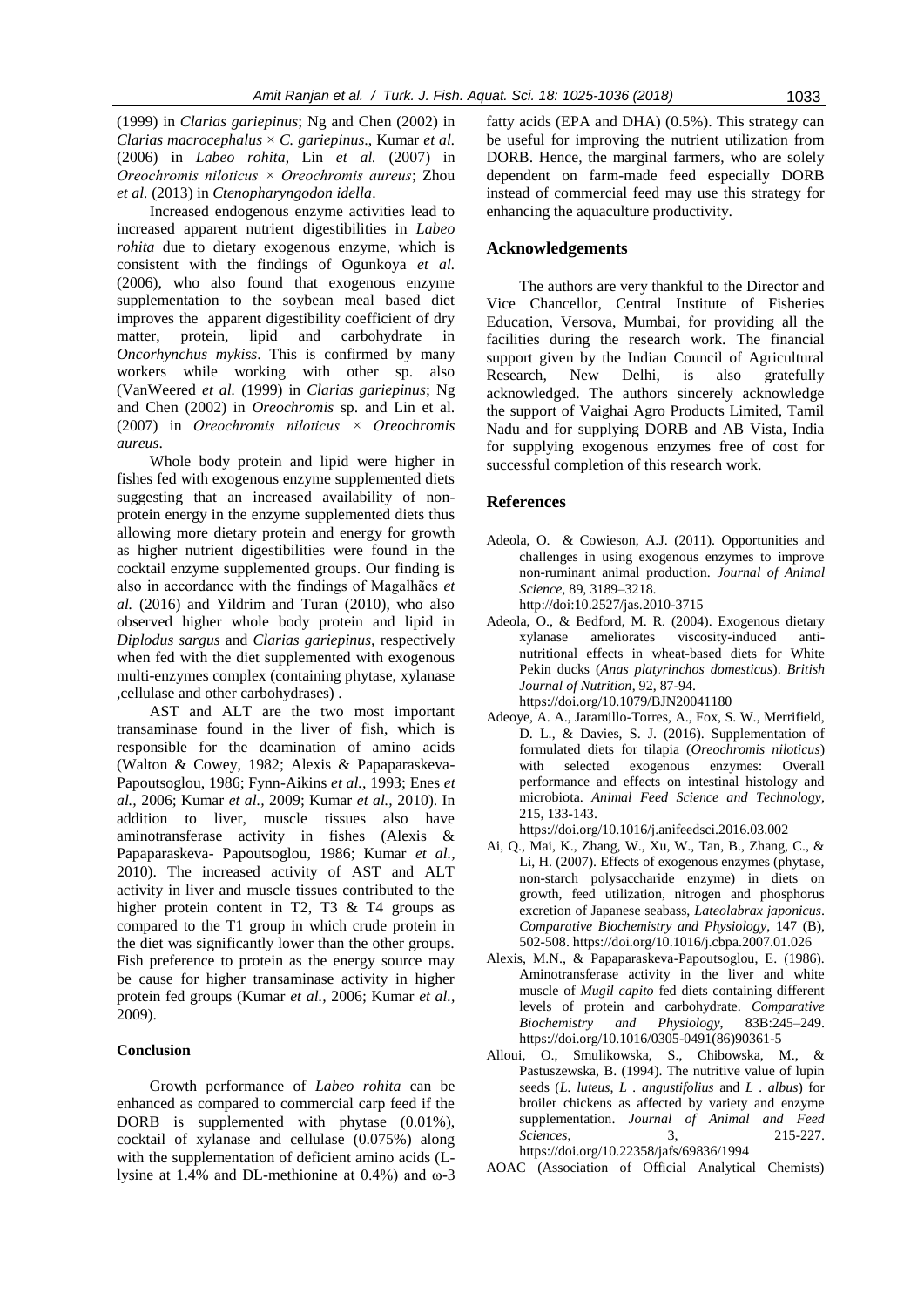(1995). Official Methods of Analysis of the Association Official Analytical Chemists, 16th ed. AOAC, Inc., Arlington, Virginia, USA.

- Bedford, M., & Cowieson, A. (2012). Exogenous enzymes and their effects on intestinal microbiology. *Animal Feed Science and Technology*, 173, 76–85. https://doi.org/10.1016/j.anifeedsci.2011.12.018
- Bradford, M.M. (1976). A rapid and sensitive method for the quantitation of microgram quantities of protein utilizing the principle of protein-dye binding. *Analytical Biochemistry*, 72, 248–254. https://doi.org/10.1016/0003-2697(76)90527-3
- Cao, L., Wang, W., Yang, C., Yang, Y., Diana, J., Yakupitiyage, A., Luo, Z., & Li, D. (2007). Application of microbial phytase in fish feed. *Enzyme and Microbial Technology*, 40, 497–507. https://doi.org/10.1016/j.enzmictec.2007.01.007
- Cao, L., Yang, Y., Wang, W., Yakupitiyage, A., Yuan, D., & Diana, J. (2008). Effects of pre-treatment with microbial phytase on phosphorous utilization and growth performance of Nile tilapia (*Oreochromis niloticus*). *Aquaculture Nutrition*, 14, 99–109. https://doi.org/10.1111/j.1365-2095.2007.00508.x
- Cherry, I. S., & Crandall, L. A. (1932). The specificity of pancreatic lipase: its appearance in the blood after pancreatic injury. *American Journal of Physiology*, 100, 266-273.
- Cho, C.Y., Slinger, S.J., (1979). Apparent digestibility measurement in feedstuffs for rainbow trout. In: Halver, J., Tiews, K. (Eds.), Proc. World Symposium on Finfish nutrition and fish feed technology vol. 2. Heenemann, Berlin, 239- 247.
- Classen, H. L., (1996). Cereal grain starch and exogenous enzymes in poultry diets. *Animal Feed Science and Technology*, 62, 21-27. https://doi.org/10.1016/S0377- 8401(96)01002-4
- Drapeau, G., (1974). Protease from Staphylococcus aureus. In: Lorand, B.L. (Ed.), Methods in Enzymology. Academic Press, NY, USA, p. 469 pp.
- Enes, P., Panserat, S., Kaushik, S., & Oliva-Teles, A. (2006). Effect of normal and waxy maize starch on growth, food utilization and hepatic glucose metabolism in European sea bass (*Dicentrarchus labrax*) juveniles. *Comparative Biochemistry and Physiology*, 143A, 89–96. https://doi.org/10.1016/j.cbpa.2005.10.027
- Esonu, B. O., Izukanne, R. O., & Inyang, O. A. (2005). Evaluation of cellulolytic enzyme supplementation on production indices and nutrient utilization of laying hens fed soybean hull based diets. *International Journal of Poultry Science*, 4(4), 213-216.
- Espe, M., Lemme, A., Petri, A., & El-Mowafi, A. (2006). Can Atlantic salmon (*Salmo salar*) grow on diets devoid of fish meal? *Aquaculture*, 255, 255-262. https://doi.org/10.1016/j.aquaculture.2005.12.030
- Farhangi M., & Carter C.G. (2007). Effect of enzyme supplementation to dehulled lupin-based diets on growth, feed efficiency, nutrient digestibility and carcass composition of rainbow trout, *Oncorhynchus mykiss* (Walbaum). *Aquaculture Research*, 38, 1274– 1282. https://doi.org/ 10.1111/j.1365- 2109.2007.01789.x
- Fawole, F. J., Sahu, N. P., Jain, K. K., Gupta, S., Shamna, N., Phulia, V., & Prabu, D. L. (2016). Nutritional evaluation of protein isolate from rubber seed in the diet of *Labeo rohita*: Effects on growth performance, nutrient utilization, whole body composition and

metabolic enzymes activity. *Animal Feed Science and Technology*, 219, 189-199. https://doi.org/10.1016/j.anifeedsci.2016.06.014

- Figueiredo‐ Silva, C., Lemme, A., Sangsue, D., & Kiriratnikom, S. (2015). Effect of DL‐ methionine supplementation on the success of almost total replacement of fish meal with soybean meal in diets for hybrid tilapia (*Oreochromis niloticus× Oreochromis mossambicus*). *Aquaculture Nutrition*, 21, 234-241. https://doi.org/10.1111/anu.12150
- Furukawa, A., & Tsukahara, H. (1966). On the acid digestion method for the determination of chromic oxide as the index substance in the study of fish feed. *Bulletin of the Japanese Society for the Science of Fish*, 32, 502–506.
- Folch, J., Lees, M., Sloane-Stanley, G. H. (1957). A simple method for the isolation and purification of total lipids from animal tissues. *Journal of Biological Chemistry* 226(1), 497-509.
- Fynn-Aikins, K., Hung, S. S., & Hughes, S. G. (1993). Effects of feeding a high level of D-glucose on liver function in juvenile white sturgeon (*Acipenser transmontanus*). *Fish Physiology and Biochemistry*, 12, 317-325. https://doi.org/10.1007/BF00004416
- Gatlin, D. M., Barrows, F. T., Brown, P., Dabrowski, K., Gaylord, T. G., Hardy, R. W., Herman, E., Hu, G., Krogdahl, Å., Nelson, R., Overturf, K., Rust, M., Sealey, W., Skonberg, D., J Souza, E., Stone, D., Wilson, R., & Wurtele, E. (2007). Expanding the utilization of sustainable plant products in aquafeeds: a review. *Aquaculture Research*, 38,551–579. https://doi.org/10.1111/j.1365-2109.2007.01704.x
- Ghazi, S., Rooke, J. A., & Galbraith, H. (2003). Improvement of the nutritive value of soybean meal by protease and a-galactosidase treatment in broiler cockerels and broiler chicks. *British Poultry Science*, 44, 410-418. https://doi.org/10.1080/00071660310001598283
- Ghomi, M. R., Shahriari, R., Langroudi, H. F., Nikoo, M., & von Elert, E. (2012). Effects of exogenous dietary enzyme on growth, body composition, and fatty acid profiles of cultured great sturgeon *Huso huso* fingerlings. *Aquaculture International*, 20, 249-254. https://doi.org/10.1007/s10499-011-9453-9
- Jiang, T. T., Feng, L., Liu, Y., Jiang, W. D., Jiang, J., Li, S. H., & Zhou, X. Q. (2014). Effects of exogenous xylanase supplementation in plant protein‐ enriched diets on growth performance, intestinal enzyme activities and microflora of juvenile Jian carp (*Cyprinus carpio* var. *jian*). *Aquaculture Nutrition*, 20, 632-645. https://doi/10.1111/anu.12125/
- Kiarie, E., Romero, L.F., & Nyachoti, C.M. (2013). The role of added feed enzymes in promoting gut health in swine and poultry. *Nutrition Research Reviews*, 26, 71–88.
- Kumar, S., Sahu, N. P., Pal, A. K., Choudhury, D., & Mukherjee, S. C. (2006). Studies on digestibility and digestive enzyme activities in *Labeo rohita* (Hamilton) juveniles: effect of microbial α-amylase supplementation in non-gelatinized or gelatinized corn-based diet at two protein levels. *Fish Physiology and Biochemistry*, 32, 209-220. https://doi.org/10.1007/s10695-006-9002-z
- Kumar, S., Sahu, N. P., Pal, A. K., Sagar, V., Sinha, A. K., & Baruah, K. (2009). Modulation of key metabolic enzyme of *Labeo rohita* (Hamilton) juvenile: effect of dietary starch type, protein level and exogenous α-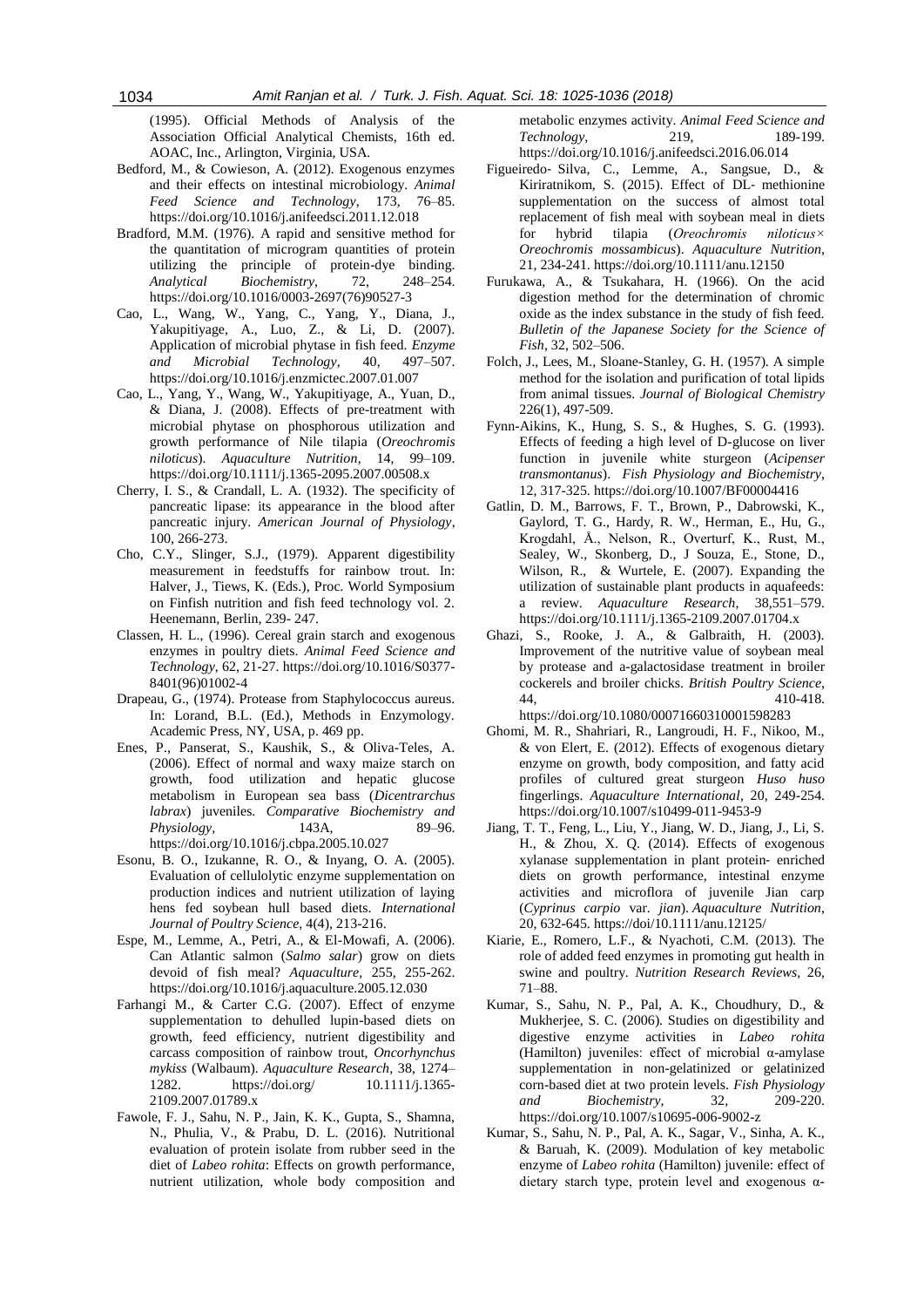amylase in the diet. *Fish Physiology and Biochemistry*, 35, 301-315. https://doi.org/10.1007/s10695-008-9213-6

- Kumar, S., Sahu, N.P., Pal, A.K., Choudhury, D., & Mukherjee, S.C., (2006a). Non-gelatinized corn supplemented with a-amylase at sub-optimum protein level enhances the growth of *Labeo rohita* (Hamilton) fingerlings. *Aquaculture Research*, 37, 284-292. https://doi.org/10.1111/j.1365-2109.2005.01434.x
- Kumar, V., Sahu, N. P., Pal, A. K., Kumar, S., Sinha, A. K., Ranjan, J., & Baruah, K. (2010). Modulation of key enzymes of glycolysis, gluconeogenesis, amino acid catabolism, and TCA cycle of the tropical freshwater fish *Labeo rohita* fed gelatinized and non-gelatinized starch diet. *Fish Physiology and Biochemistry*, 36, 491-499. https://doi.org/10.1007/s10695-009-9319-5
- Li, P., Mai, K., Trushenski, J., & Wu, G. (2009). New developments in fish amino acid nutrition: towards functional and environmentally oriented aquafeeds. *Amino Acids*, 37, 43-53. https://doi.org/10.1007/s00726-008-0171-1
- Lin S., Mai K. & Tan B., (2007). Effects of exogenous enzyme supplementation in diets on growth and feed utilization in tilapia, *Oreochromis niloticus × Oreochromis aureus*. *Aquaculture Research*, 38, 1645–1653. https://doi.org/10.1111/j.1365- 2109.2007.01825.x
- Magalhães, R., Lopes, T., Martins, N., Díaz-Rosales, P., Couto, A., Pousão-Ferreira, P., Oliva-Teles A., & Peres, H. (2016). Carbohydrases supplementation increased nutrient utilization in white seabream (*Diplodus sargus*) juveniles fed high soybean meal diets. *Aquaculture*, 463, 43-50. https://doi.org/10.1016/j.aquaculture.2016.05.019
- Mai, K., Zhang, L., Ai, Q., Duan, Q., Zhang, C., Li, H., Wan, J.L., & Liufu, Z.G. (2006). Dietary lysine requirement of juvenile Japanese seabass, *Lateolabrax japonicus*. *Aquaculture*, 258, 535-542. https://doi.org/10.1016/j.aquaculture.2006.04.043
- Misra, S., Sahu, N. P., Pal, A. K., Xavier, B., Kumar, S., & Mukherjee, S. C. (2006). Pre-and post-challenge immuno-haematological changes in *Labeo rohita* juveniles fed gelatinised or non-gelatinised carbohydrate with n-3 PUFA. *Fish & Shellfish Immunology*, 21, 346-356. https://doi.org/10.1016/j.fsi.2005.12.010
- Mukhopadhayay, N., & Ray A.K. (1999). Improvement of quality of sal (*Shorea robusta*) seed meal protein with supplemental amino acids in feed for rohu, *Labeo rohita* (Hamilton), fingerlings. *Acta Ichthyology Fiscal*, 29, 25–39.
- Mukhopadhyay, N. (2000). Improvement of quality of copra (dried kernel of *Cocos nucifera*) seed meal protein with supplemental amino acids in feeds for rohu, *Labeo rohita* (Hamilton) fingerlings. *Acta Ichthyology Fiscal*, 30, 21–34.
- Ng, W. K., & Chen, M. L. (2002). Replacement of soybean meal with palm kernel meal in practical diets for hybrid Asian-African catfish, *Clarias macrocephalus × C. gariepinus*. *Journal of Applied Aquaculture*, 12, 67-76. https://doi.org/10.1300/J028v12n04\_06
- Ng, W. K., Keembiyehetty, C. N., & Wilson, R. P. (1998). Bioavailability of niacin from feed ingredients commonly used in feeds for channel catfish, *Ictalurus punctatus*. *Aquaculture,* 161, 393-404. https://doi.org/10.1016/S0044-8486(97)00287-1
- Ogunkoya, A.E., Page, G.I., Adewolu, M.A., & Bureau,

D.P. (2006). Dietary incorporation of soybean meal and exogenous enzyme cocktail can affect physical characteristics of faecal material egested by rainbow trout (*Oncorhynchus mykiss*). *Aquaculture*, 254, 466– 475.

https://doi.org/10.1016/j.aquaculture.2005.10.032

- Ramakrishna, R., Shipton, T. A., & Hasan, M. R. (2013). Feeding and feed management of Indian major carps in Andhra Pradesh, India. FAO Fisheries and Aquaculture Technical Paper No. 578, p. 90.
- Ranjan, A., Sahu, N. P., Deo, A. D., Kumar, H. S., Kumar, S., & Jain, K. K. (2017). Xylanase and Phytase Supplementation in the De-oiled Rice Bran (DORB) based Diet Improves the Growth Performance of *Labeo rohita*. *International Journal of Current Microbiology and Applied Sci*ence, *6*(6), 1493-1503. https://doi.org/10.20546/ijcmas.2017.606.176
- Rick, W. & Stegbauer, H.P. (1974). Amylase measurement of reducing groups. In: Bergmeyer, H.V. (Ed.), Methods of Enzymatic Analysis, vol. 2, 2nd ed. Academic Press, New York, pp. 885–889.
- Sardar, P., Abid, M., Randhawa, H. S., & Prabhakar, S. K. (2009). Effect of dietary lysine and methionine supplementation on growth, nutrient utilization, carcass compositions and haemato‐ biochemical status in Indian Major Carp, Rohu (*Labeo rohita* H.) fed soy protein‐ based diet. *Aquaculture Nutrition*, 15, 339-346. https://doi.org/10.1111/j.1365- 2095.2008.00598.x
- Sargent, J. R., Bell, J. G., Bell, M. V., Henderson, R. J., & Tocher, D. R. (1995). Requirement criteria for essential fatty acids. *Journal of Applied Ichthyology*, 11, 183-198. https://doi.org/10.1111/j.1439- 0426.1995.tb00018.x
- Sargent, J., Bell, G., McEvoy, L., Tocher, D., & Estevez, A. (1999). Recent developments in the essential fatty acid nutrition of fish. *Aquaculture*, 177, 191-199. https://doi.org/10.1016/S0044-8486(99)00083-6
- Sargent, J.R., Bell, J.G., Bell, M.V., Henderson, R.J., & Tocher, D.R. (1993). The Metabolism of Phospholipids and Polyunsaturated Fatty Acids in Fish, in Aquaculture: Fundamental and Applied Research (eds B. Lahlou and P. Vitiello), American Geophysical Union, Washington, D. C. pp 103-124. https://doi.org/10.1029/CE043p0103
- Shiau, S .Y., & Liang, H.S. (1994). Carbohydrate utilization and digestibility by tilapia *Oreochromis niloticus × O. aurous* are affected by chromic oxide inclusion in the diet. *Journal of Nutrition*, 125, 976-982.
- Soltan, M.A. (2009). Effect of dietary fishmeal replacement by poultry by- product meal with different grain source and enzyme supplementation on performance, faeces recovery, body composition and nutrient balance of Nile tilapia. *Pakistan Journal of Nutrition*, 8, 395–407.
- Tacon, A. (1994). Feed ingredients for carnivorous fish species: alternatives to fishmeal and other fishery resources. *FAO Fisheries Circular*, 881, 35.
- Usmani, N., Jafri, A.K. & Khan, M.A. (2003). Nutrient digestibility studies in *Heteropneustes fossilis*  (Bloch), *Clarias batrachus* (Linnaeus) (Burchell) and C. *gariepinus*. *Aquaculture Research*, 34, 1247-1253. https://doi.org/10.1046/j.1365-2109.2003.00930.x
- Van Weerd, J.H., Khalaf, K.A., Aartsen, F.J., & Tijssen, P.A.T. (1999). Balance trials with catfish Clarias gariepinus fed phytase treated soybean meal-based diets. *Aquaculture Nutrition*, 5, 135–142.